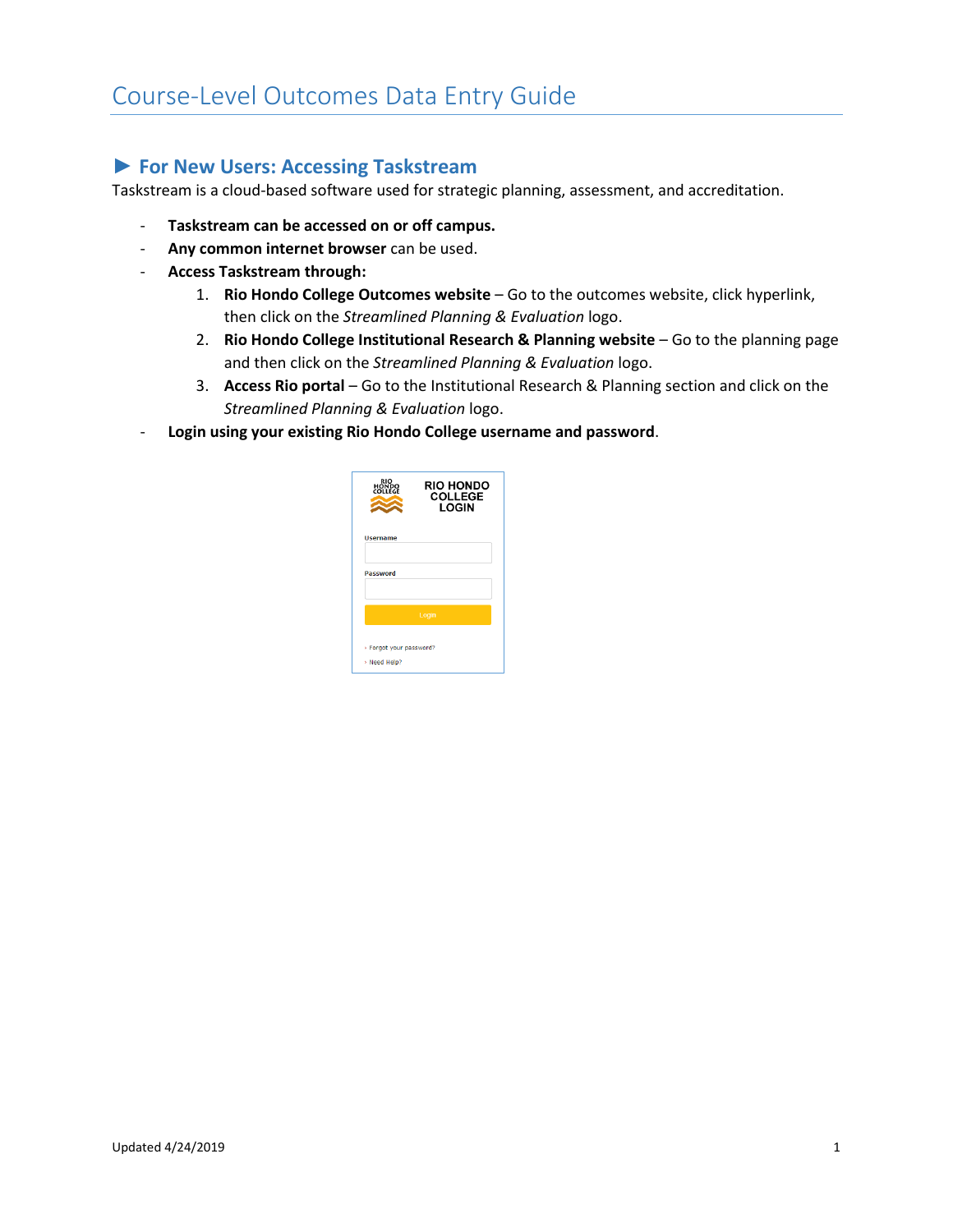## **► For New Courses: Enter Course Outcomes**

In this section, **enter course-level outcomes and "map"** them to 1) at least one **program level outcome** and 2) at least one **institutional level outcome.** If not already entered into Taskstream, program outcomes will need to be entered before mapping can occur.

*Note: Course outcomes only need to be entered and mapped one time.* 

- 1. Go to the **Course Outcomes Workspace**
	- From your **HOME** page, locate the desired course and click **Course Outcomes Workspace**
	- If you have access to several courses, you may need to scroll down
	- If you have access to a whole division, use the **Search** box
- 2. Go to the **Create & Map Course Outcomes** section
	- From menu on the left, click **Create & Map Course Outcomes** then **CHECK OUT**
- 3. Create an outcome set for the course
	- Click **CREATE NEW SET**
	- Name the set "**[Course Name] Outcomes**"
	- Do not check the box for designating alignment
	- Click **CONTINUE**
- 4. Create outcomes for the course
	- Under the outcome set, click **Create New Outcome**
	- If the outcome is 140 characters or less, enter it in the box labeled **Outcome,** leave **Description** box blank
	- If the outcome is more than 140 characters, summarize it in the field labeled **Outcome** and add the complete outcome in the box labeled **Description**
	- Click **CONTINUE**
	- Click **Add another outcome** until all outcomes have been added then click **Back to all outcome sets**
- 5. Map each course outcome to a Program Outcome
	- Locate the first course outcome, click **Map** to the right of the outcome
	- Click **CREATE NEW MAPPING**
	- Use dropdown to select **Outcome Sets in Other Organizational Areas**
	- Use the dropdown to select the appropriate program (e.g. Your Department), then click **Go**
	- Select Set of **Program Outcomes** and click **CONTINUE**
	- Click box next to one or more outcomes to map, then click **CONTINUE**
	- Repeat for each course outcome
- 6. Map each course outcome to an Institutional Outcome
	- Go back to the first course outcome, again click **Map** to the right of the outcome
	- Click **CREATE NEW MAPPING**
	- Use dropdown to select **Goal sets distributed to [Course]**, then click **Go**
	- Select radio button next to **Outcomes - Institutional level (ILO)**, then click **CONTINUE**
	- Click box next to one or more Institutional Level Outcomes, then click **CONTINUE**
	- Repeat for each course outcome
- 7. Click **CHECK IN**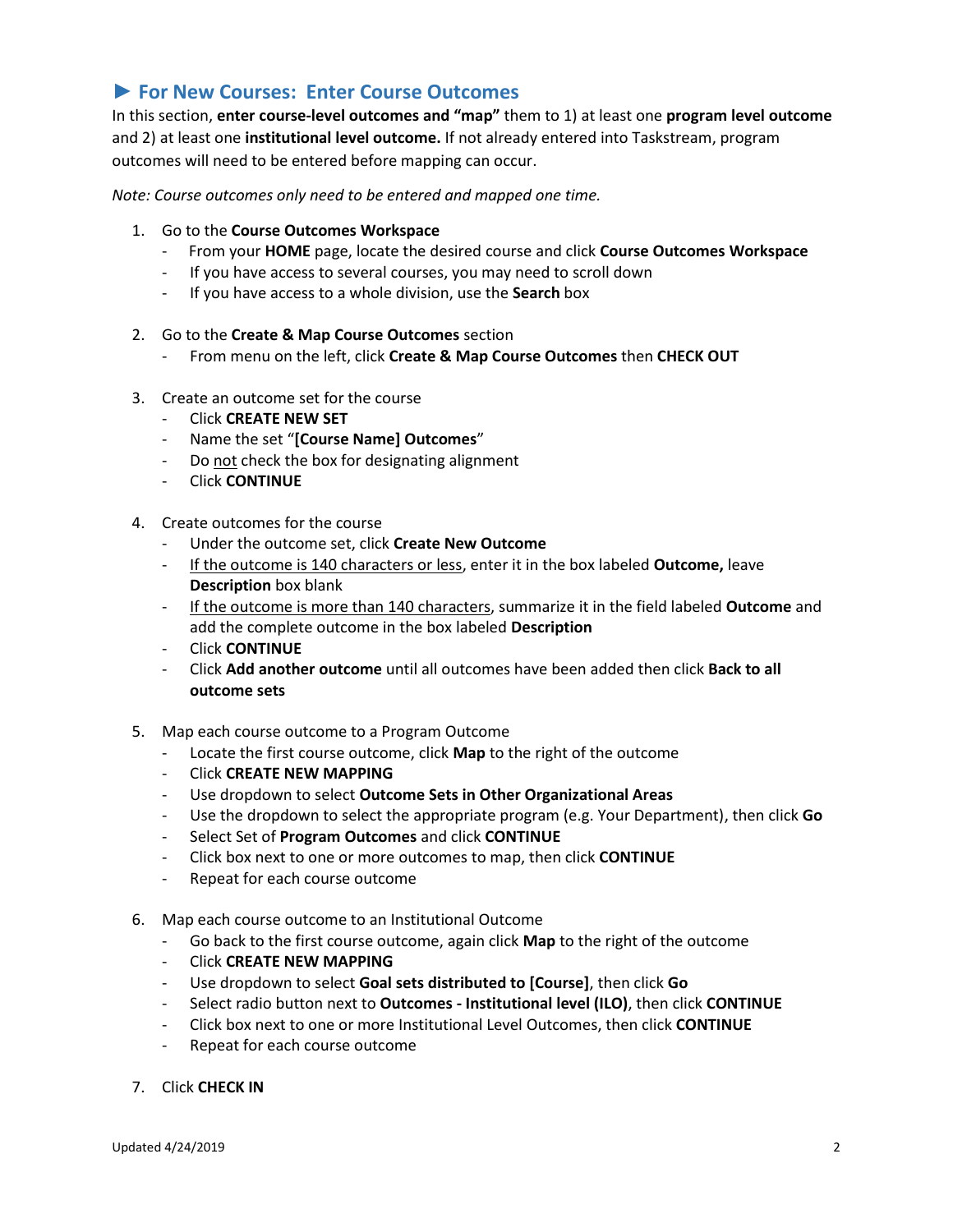# **► Course-level Outcomes Measure**

In this section of the workspace, identify the **measure** of the course-level outcome, the **proficiency standard** at the student and class level, and provide the **CRN**, **semester**, and **faculty** name for the data that will be entered in the next section.

*Note: A new measure must be created for each CRN. Parts of the measure can be reused, see 4b below.* 

- 1. Go to the **Course Outcomes Workspace**
	- From your **HOME** page, locate the desired course and click **Course Outcomes Workspace**
	- If you have access to several courses, you may need to scroll down
	- If you have access to a whole division, use the **Search** box
- 2. Go to the **Measure** sub-section

#### - From menu on the left, click **Measure** then **CHECK OUT**

**Only the first user** to open the Measure sub-section will need to do the following:

- Click CREATE NEW ASSESSMENT PLAN
- Click Select Set then SELECT EXISTING SET
- Select radio button next to applicable [Course] Outcomes Set the CONTINUE
- Click the Mapping box next to all outcomes (or Include All box at top)
- Click ACCEPT AND RETURN TO PLAN
- 3. Locate outcome
	- Locate the desired course-level outcome and click **Add New Measure** on right

#### **Choose 4a or 4b**

#### 4a. Create a **Measure**

**Part A**

- **Measure Title**: Name of the assignment, exam, or activity that is used to assess outcome
- **CRN:** Enter five digit CRN for course
- *Note: Report only one CRN at a time. For each CRN go back to step 3, Add New Measure.*
- Proficiency Standard: Enter proficiency standard at the student and class level Examples:

80% of students will correctly name 7 out of the 10 types of architecture in Whittier.

By the end of semester, 75% of students will demonstrate all six steps required for adult CPR.

- **Faculty Name:** Enter instructor name
- **Semester & Year:** Enter semester and year
- Click **APPLY CHANGES**

#### 4b. Import a **Measure**

- If a suitable measure has already been created, click **IMPORT MEASURE**
- Use the radio button to select a measure from the list then click **COPY SELECTED**
- Edit the fields as needed, specifically the **CRN**, **faculty name**, and **semester**.
- *Note: This will not edit the original entry.*
- Click **APPLY CHANGES**
- 5. Repeat steps 3 and 4 for each CRN that you want to report

**Optional**: Click **Add/Edit Attachments and Links** to provide an example of the rubric, test, or assignment used to measure outcomes.

6. Click **CHECK IN** then proceed to **Findings** sub-section (Part B)